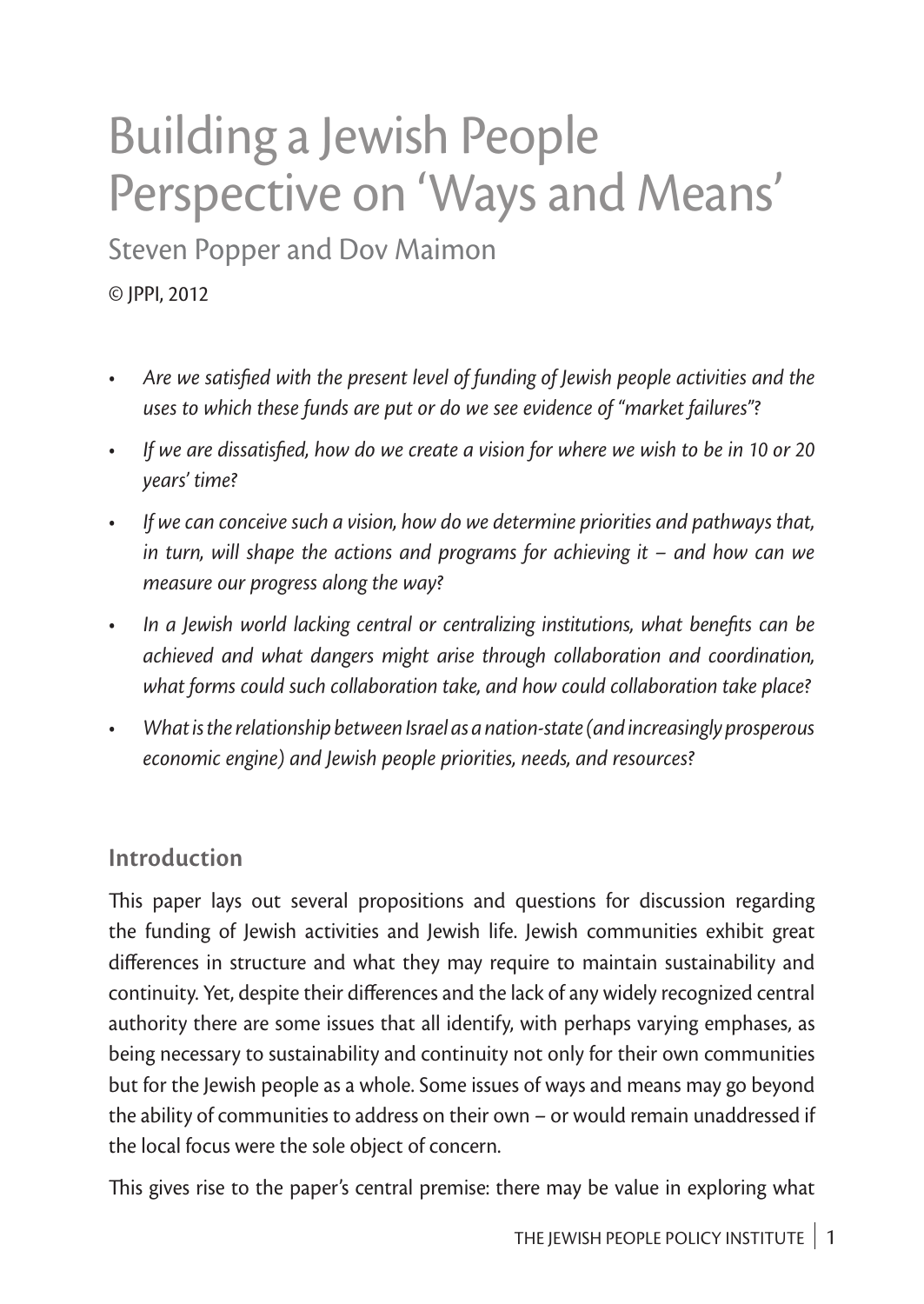might be gained from seeking a Jewish people perspective on sources and uses of funds in the Jewish world. In a few brief pages we put forward issues that would benefit considerably from wider explicit consideration and discussion. The first section explores the possible value of a Jewish people perspective. The second part considers our collective knowledge about the current state of affairs in funding the programs of the Jewish people. In the last section we raise several issues in thinking through a path toward a more integrated view of Jewish people 'ways and means.'

# **Ways and Means Among a Dispersed People**

Asking about ways and means could be viewed as a straightforward exercise: what are the stated needs of various Jewish organizations and activities and what are the sources of funding to support them? Clearly, there is a market mechanism that matches sources and uses and determines both scale and allocation of effort. But asking about ways and means from a larger, Jewish people perspective yields a more complex picture that raises fundamental questions.

Jews consider themselves a people but represent a majority (or even a significant minority) in only one of their many countries of residence. Actual nation-states go through formal processes of ways and means planning and possess the appropriate institutions for doing so. The Jewish people lack a central budgetary authority along the lines of a national Ministry of Finance, Department of the Treasury, or Office of the Exchequer. Ways and means planning in every country is also deeply embedded in the political process. In the final analysis, it is this process that provides the final allocation of funding: generally, priorities and budgets are the result of being able to generate political action in their favor.

The one national entity of the Jewish people, the State of Israel, is responsible for defining and meeting the needs of its own citizens.<sup>1</sup> Beyond this, Jewish communities are organized on the national level in most countries with the notable exception of the large communities of North America where community organizations exist on the local level with few recognized national institutions. Even at the city level, there is no recognized body that may authoritatively define needs and the uses to which funds should be put.

Both at the community level and at the national level (largely typified in North America by organizations with a particular mission focus rather than responsibility for the broad range of Jewish people endeavors) the various institutions themselves are entirely responsible for determining and attempting to meet the needs they wish to address, and for raising the funds required to do so. In other words, the fundamental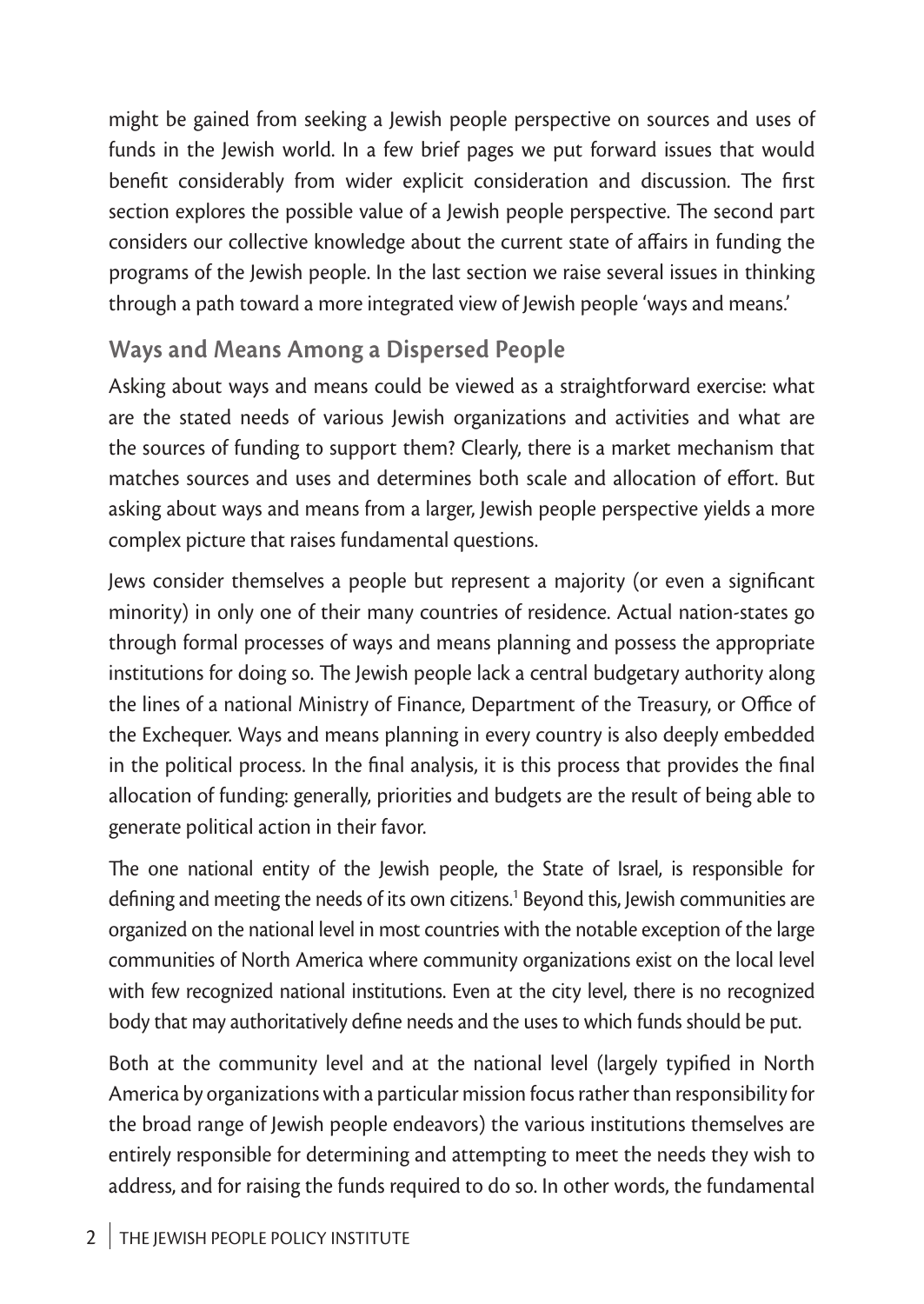decisions determining sources and uses are largely transacted through a market mechanism. Groups, organizations, institutions articulate their demands (formulated as community needs), and then solicit governments, funding organizations, and individuals for the required supply of resources.

Markets are not as good at determining goals and priorities, especially across a wide range of interests and criteria not all of which can be expressed in monetary terms. Particularly when we consider social welfare outcomes and the existence of non-traded goods, market failures may arise. $^2$  This is why there are always non-market institutions charged with weighing priorities and setting policies. In the Jewish world, how certain are we that the full set of needs are being articulated in this market and can we perceive market failures?

# **Markets and Market Failures**

Citizens of a state make demands upon their government. **In the Jewish world, some of the most crucial issues have no one to give them voice**. The increasingly significant number of young unaffiliated Jews or the children of intermarried couples, for example, do not loudly demand avenues for access to the Jewish community. Jewish youth of unaffiliated families do not petition for the opportunity of a Jewish education. Instead, they drift away. If the structures existed to provide them with entry points appropriate to their situation and stage of life, they might avail themselves of them. In their absence, they are simply lost to the Jewish people. In Western developed economies where most reside, their individual Jewish identity is not an existential necessity, but the Jewish people's need to stem the resulting outflow very well may be.

There is a subtler dynamic at work, entirely in line with the market failures model. The leaders of Jewish organizations understand better than anyone that they operate in a market, and may have a long-term incentive to halt this slow leakage from the Jewish people. Jewish organizations know that those who exit will never mature into the donors and funders of the future. Over the short term, however, when funds are limited and the "return on investment" from serving a marginal population is unclear, the incentives move in the other direction. There is a strategic economic incentive to invest but there may be a market failure precisely analogous to that of the underproduction of R&D: the benefit to the Jewish people collectively may be greater than the expectation of gain to the individual organization.

In a similar manner, even for those who remain affiliated or otherwise self-identified as Jews the quality and availability of Jewish experience is in most cases not a matter of primary concern.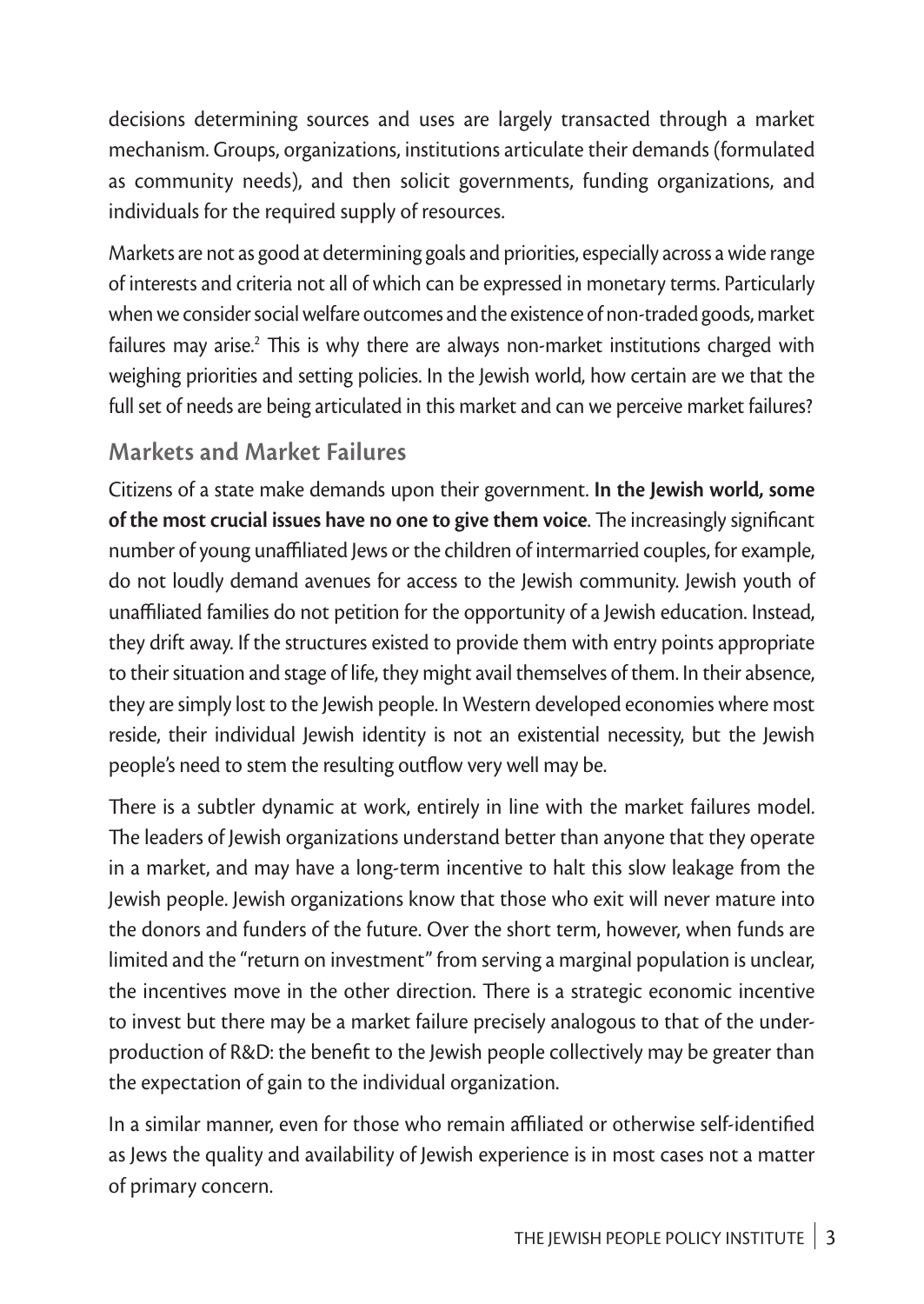If, then, the balance between sources and uses, means and needs, is conducted through the mediation of market mechanisms, do we detect market failures in the sense that the outcomes we see are in accord neither with our desired vision of the Jewish future nor the needs we perceive to achieve that vision? Is there an appropriate alignment of demand, need, and priority being articulated by the individual Jewish organizations in their individual pursuit – to say nothing of the alignment of adequate resources consistent with that need? Quite simply, in addressing needs are we happy with the situation today? If not, what might be the effects of market failures over the longer term? Where do we wish to be in 10 or 20 years? What can be done and what should be done to get us there?

# **What Do We Know About Jewish People Ways and Means?**

The short answer: not much.

The value of applying a Jewish people perspective, and the obstacles that prevent our doing so, become clear when we address the foundation issue of reconstructing the present tally of sources and uses. We have only limited insight when it comes to taking a general ledger approach to understanding the Jewish world's non-Israel government budget. Data don't exist (or, more often, have not been collected), or are not made available, or are not comparable, or are of unknown or uneven quality. This is troubling. If decisions are being made by a market, and if there is at least the potential for market failures to occur, then the first step toward thinking through priorities and policies to address these failures is to actually understand this market.

## **Where Does it Come from and Where Does it Go?**

How much do Jewish communities and the Jewish people as a whole spend on: 1) Jewish education, for youth and for adults; 2) social welfare; 3) its religious institutions; 4) general communal life including community preparedness and security; 5) the arts; 6) direct and indirect support to Israeli institutions; 7) Israel advocacy and Arab/Israeli/Jewish relations; 8) memorials; 9) TikkunOlam; and 10) non-Jewish people purposes? We certainly lack data comparable across communities, and in several major Jewish communities it is difficult to say anything at all.

The community where this question has been examined most directly is in the U.S. There is no guarantee that this is necessarily representative of the Jewish world as a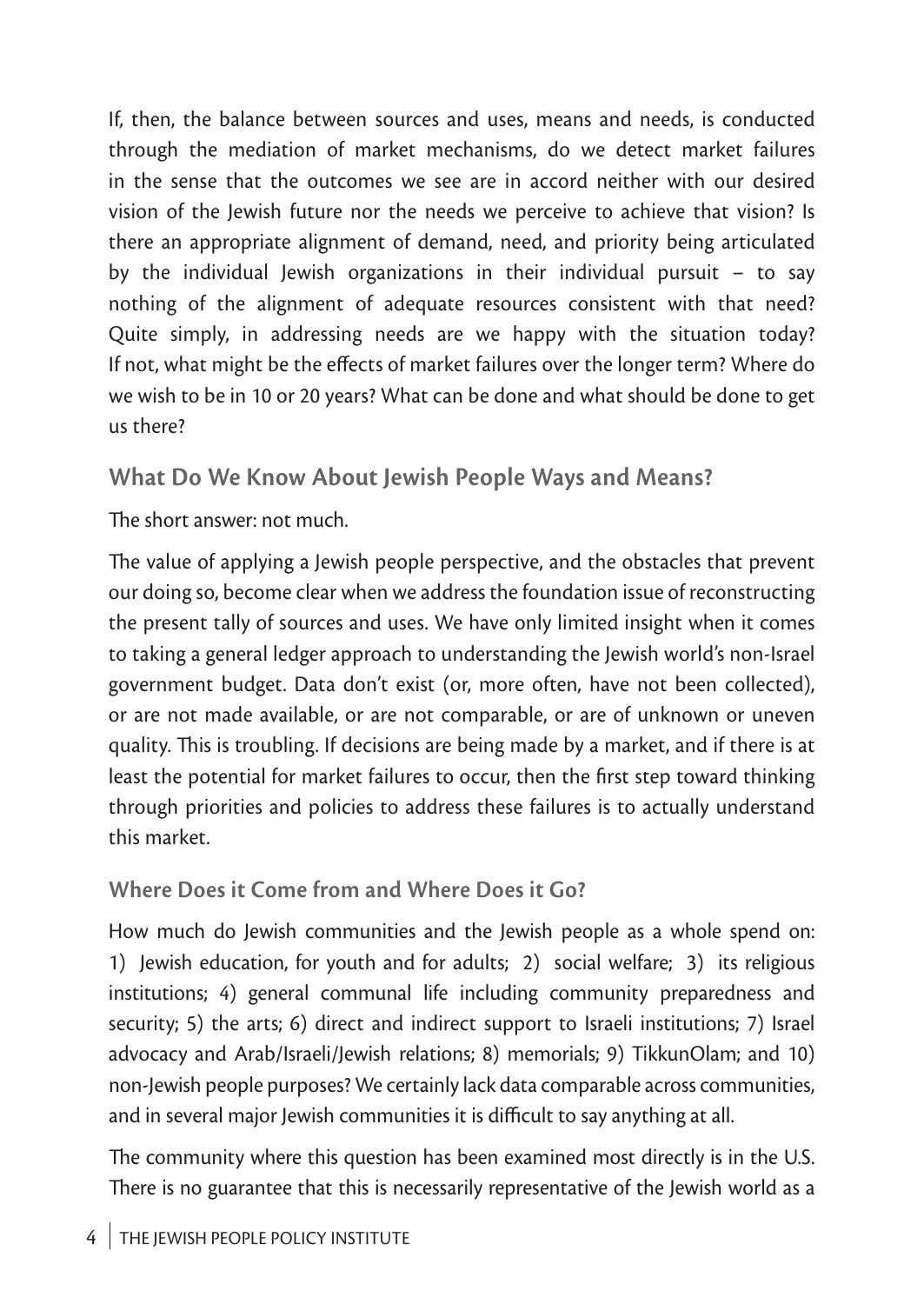whole, but it provides a start. Several recent studies have attempted to illuminate the situation.3

Ludwig (2012) $^{\circ}$  is a study of a non-random sample of 56 philanthropies with Jewish donors that have donated to Jewish causes.5 Of the amount they disbursed during the study years, **only 25 percent went to Jewish people endeavors** with the rest going to general philanthropy: to hospitals, universities, arts organizations, etc. Of this amount, two-thirds of the Jewish giving was to non-Israel causes with the remaining third going to Israel-related activities. From the data presented we can construct Table 1.

**Table 1. Pattern of Jewish Giving by selected Jewish Foundations in 2009 or 2010, Percentage of Total Funding**

| <b>Activity Area</b>                              | <b>Non-Israel Related</b> | <b>Israel Related</b> |
|---------------------------------------------------|---------------------------|-----------------------|
| <b>Arts&amp;Culture/ Public</b><br><b>Benefit</b> | 7%                        | 13%                   |
| <b>Education</b>                                  | 14%                       | 20%                   |
| Federation/Funds*                                 | 29%                       | 30%                   |
| <b>Human Services</b>                             | 18%                       |                       |
| <b>Israel Advocacy</b>                            |                           | 24%                   |
| Jewish Life                                       | 13%                       | 3%                    |
| Religion                                          | 8%                        |                       |
| <b>Youth Development</b>                          |                           | 4%                    |
| Other                                             | 11%                       | 6%                    |

\* Source: Ludwig (2012)

In this study and others that look at the "supply" side, the intention of the authors is not to get an overall picture of Jewish ways and means, even in the U.S. alone, but rather to better understand the nature of Jewish philanthropy. Therefore, these studies would have more difficulty in accounting for those smaller-scale sources of funding that are below the level of attention of their inquiries. It is in the nature of these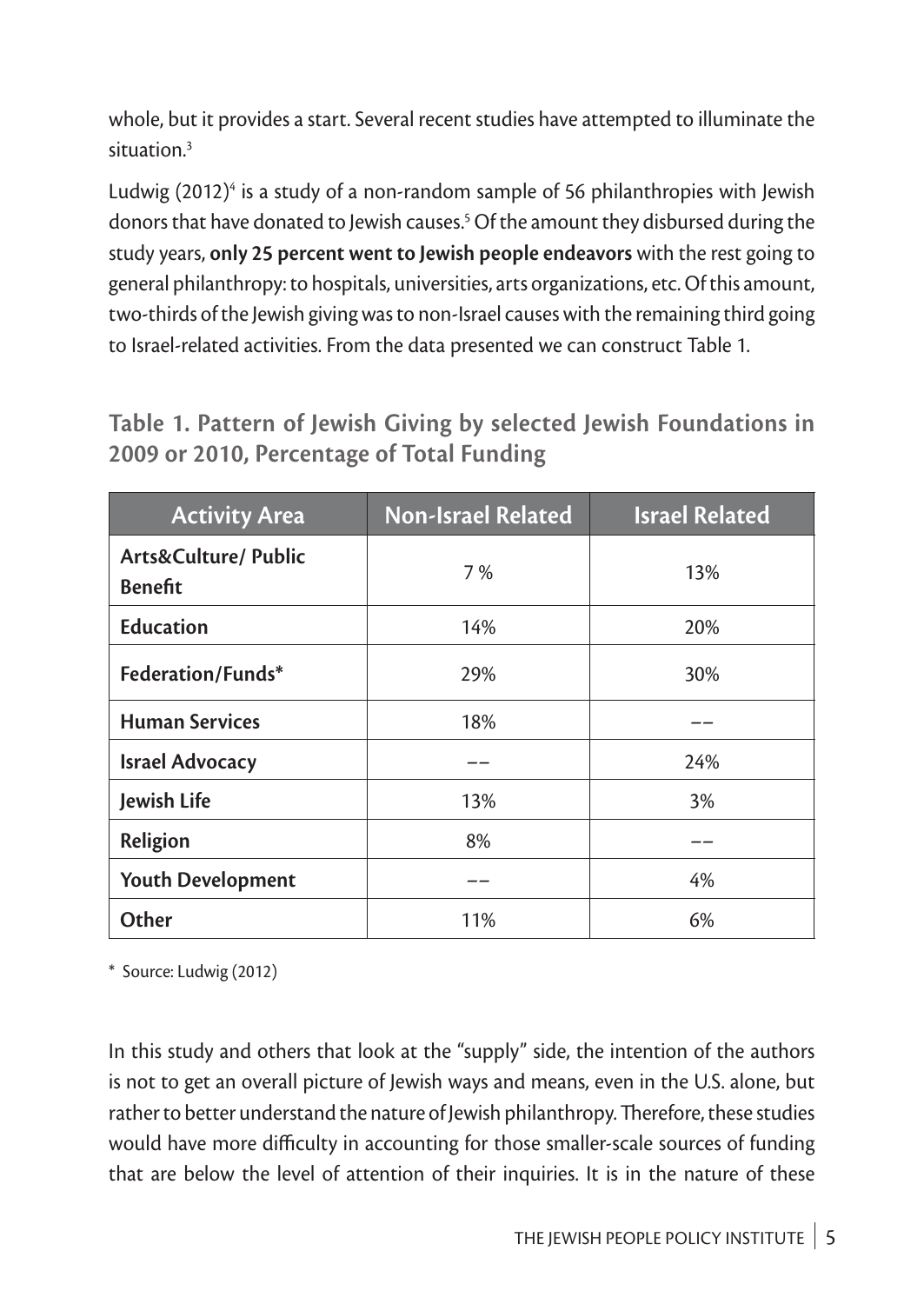things that it is relatively easier (but by no means clear cut) to attack these issues from the supply side, that is to look at the major funding sources to determine their pattern of giving, than to do so from the demand side, which would involve somehow understanding the funding of the myriad Jewish organizations of all types that exist in the U.S. alone. On the other hand, the potential value of these efforts would be improved by having a common framework and terminology to use in structuring the analytical problem, making clear the relationship between the focus of any study and the larger question of Jewish ways and means, and in presenting their results.

Such an analysis of the demand side was conducted by Pearlman (2009) of "over 400" Jewish non-profits.6 The total shown in Table 2. does not include funding of *Haredi* religious institutions and so would clearly be a lower bound.

| <b>End-Use Allocation</b>    | <b>Amount in USD, millions</b> | <b>Share of Total</b> |
|------------------------------|--------------------------------|-----------------------|
| Federation                   | \$2,664                        | 27.3%                 |
| Social Welfare               | \$2,394                        | 24.6%                 |
| Education                    | \$1,918                        | 19.7%                 |
| Communal Life                | \$1,144                        | 11.7%                 |
| <b>Communal Funds</b>        | \$680                          | 7.0%                  |
| Umbrella                     | \$464                          | 4.8%                  |
| Advocacy                     | \$266                          | 2.7%                  |
| Arts                         | \$138                          | 1.4%                  |
| Religious<br>Organizations   | \$60                           | 0.6%                  |
| <b>Arab/Israel Relations</b> | \$17                           | 0.2%                  |
| <b>TOTAL</b>                 | $$9,743$ *                     | 100%                  |

**Table 2. Philanthropic Donation to Jewish People Causes in the U.S., by End-Use**

\* Actual total of \$9,743M does not equal sum of amounts due to rounding errors. Source: Pearlman (2009)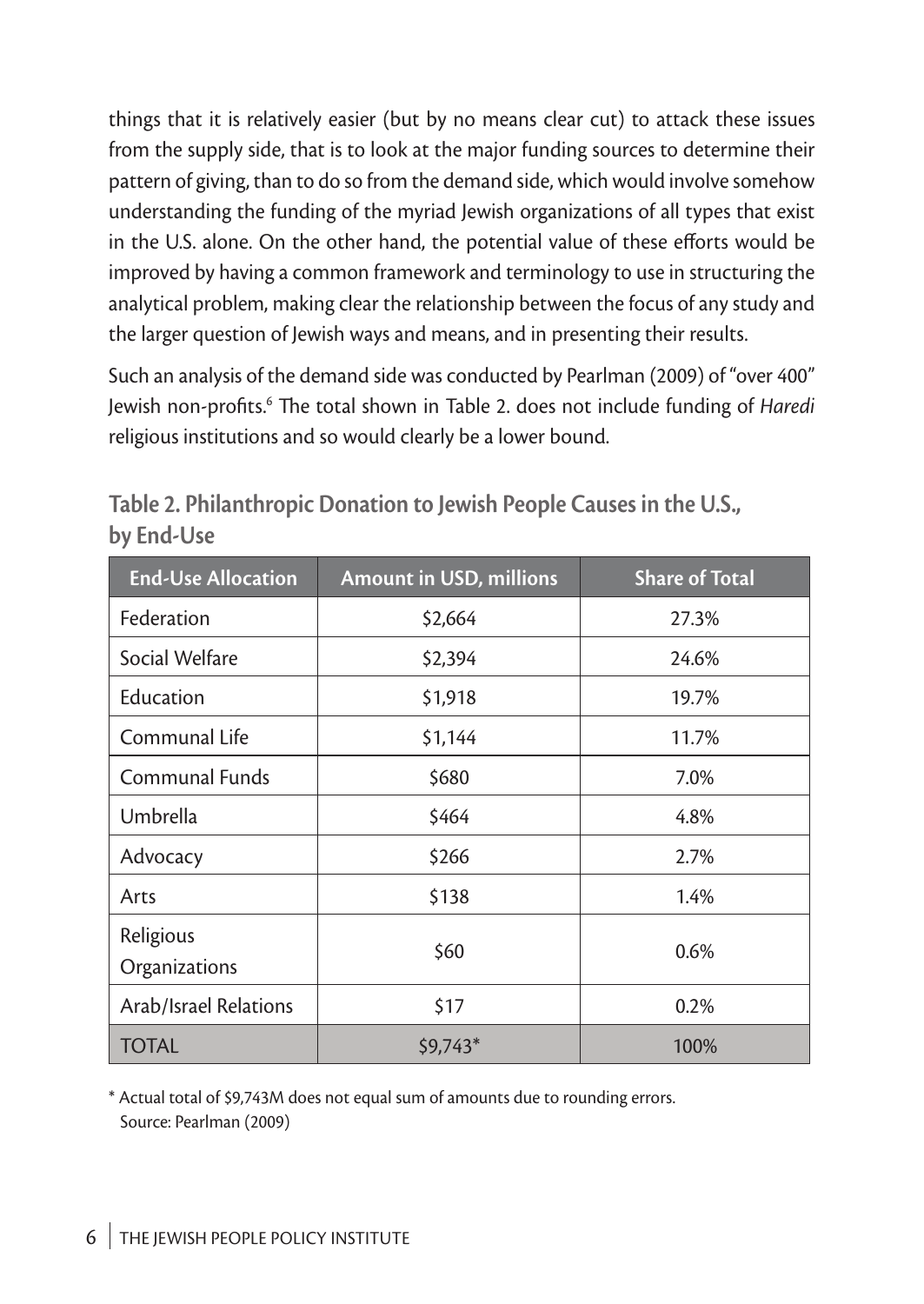There are obvious problems in comparability between these two illuminations of Jewish ways and means in the U.S. There are also questions of representativeness. According to Ludwig (2012), almost 10,000 foundations in the U.S. donated to Jewish causes in 2009 (although many surely would not be classified as Jewish foundations). The list of 400 or so recipients of philanthropy must surely include the major organizations of Jewish America. But this, too, could skew our perspective toward one end of the spectrum. The data in Pearlman (2009) show that only ten of the organizations he examined account for 30 percent of total funding in the sample. 30 of them account for fully half the total, and a quarter of the entire sample of 400 or so organizations receive 80 percent of funding.

If we look at the Pearlman total of nearly \$10 billion, and apply the same proportion of 25 percent funding to Jewish causes as found in the Ludwig study this suggests, very roughly, some \$40 billion in Jewish philanthropic resources in the U.S. alone. No matter the shortcomings of these two analyses (shortcomings the authors themselves have pointed out), this is about as good as it gets. It is difficult, for example, to find French-language material on the world's third largest Jewish community. This is all the more striking because of the much greater centralization of organization in France as compared to the United States. What this tells us is that Jewish communities, large and small, do not feel obliged to tell us who they are, how they are organized, what activities matter to them, and how these activities are supported. With this level of comparative ignorance, we are at a loss in trying to gain a more sophisticated understanding of needs, opportunities, and options for addressing them.

Data and evidence are not very high on the list of Jewish people policy priorities. This is understandable; it is also a problem. The principle that without measurement there is neither meaningful strategy nor the reasonable prospect of purposeful action is one that should be regarded more forcefully by Jewish people institutions. It may well be an issue that potential donors and funders may wish to consider as they decide to whom and upon what basis they should direct their giving.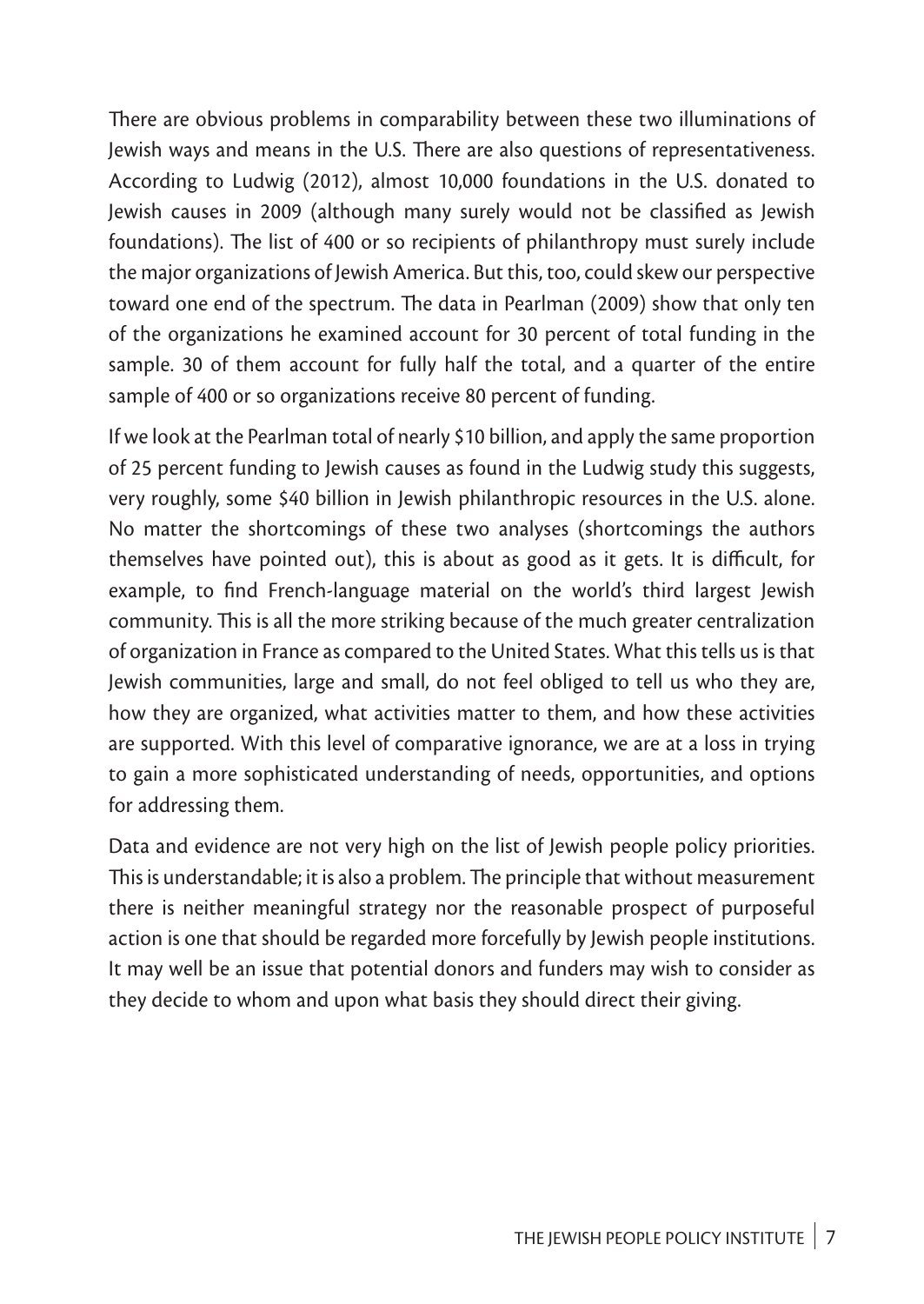# **What Can We Do?**

The preceding section laid out some of what we know (or think we know) about sources and uses of Jewish people resources. If this is where we are, where do we wish to go? Can we have (and ought we even seek) an integrated perspective on material support for the Jewish people individually, regionally, and as a global community of shared interests? If we perceive "market failures" how can we envision where we wish to be in 10-20 years and how do we get there? What may be done on a general, Jewish people level to reverse unfavorable trends and patterns both in sources and uses?

The problems in achieving such a perspective are many. Not a few of these barriers arise from the problems of organizations, each of which sees itself as possessing a defined stake it would not wish to see encroached upon, working together in some type of supra-organizational format, if only informally. Some past experiments in doing so have been successful. Many have not. We will touch upon this theme below.

There is also the question of costs versus benefits. If the short term costs are too great in terms of time, resources, good will, and other opportunities foregone, the prospect of a longer-term benefit is often an insufficient motivator. Certainly, one of the problems with data and measurement is that of cost, both the fixed cost of putting in place a data collection apparatus and the recurring costs of operating it.

In this final section we explore these and other issues. In doing so, we make some further assumptions. Even if some type of widely acknowledged, Jewish people perspective on ways and means is not fully achieved, proceeding partly along that road is of value. Dwight D. Eisenhower once said that plans are worthless: planning is everything. The process and the questions that are raised and addressed along the way are of at least equal value to any formal statements of the results.

#### **The Value of Vision**

It may be too much to expect a detailed, unified vision of a future for the Jewish people that all elements of that diverse group would ascribe to. Prior work by JPPI, however, suggests at least two broad elements for such a vision.<sup>7</sup> The first relates to factors outside the Jewish world per se. Even in Israel, Jewish life is affected by forces, attitudes, perceptions, trends, opportunities, and challenges that arise from outside. These may be either specifically related to activities or interests of Jews and Jewish communities or entirely directed toward other concerns but with collateral effects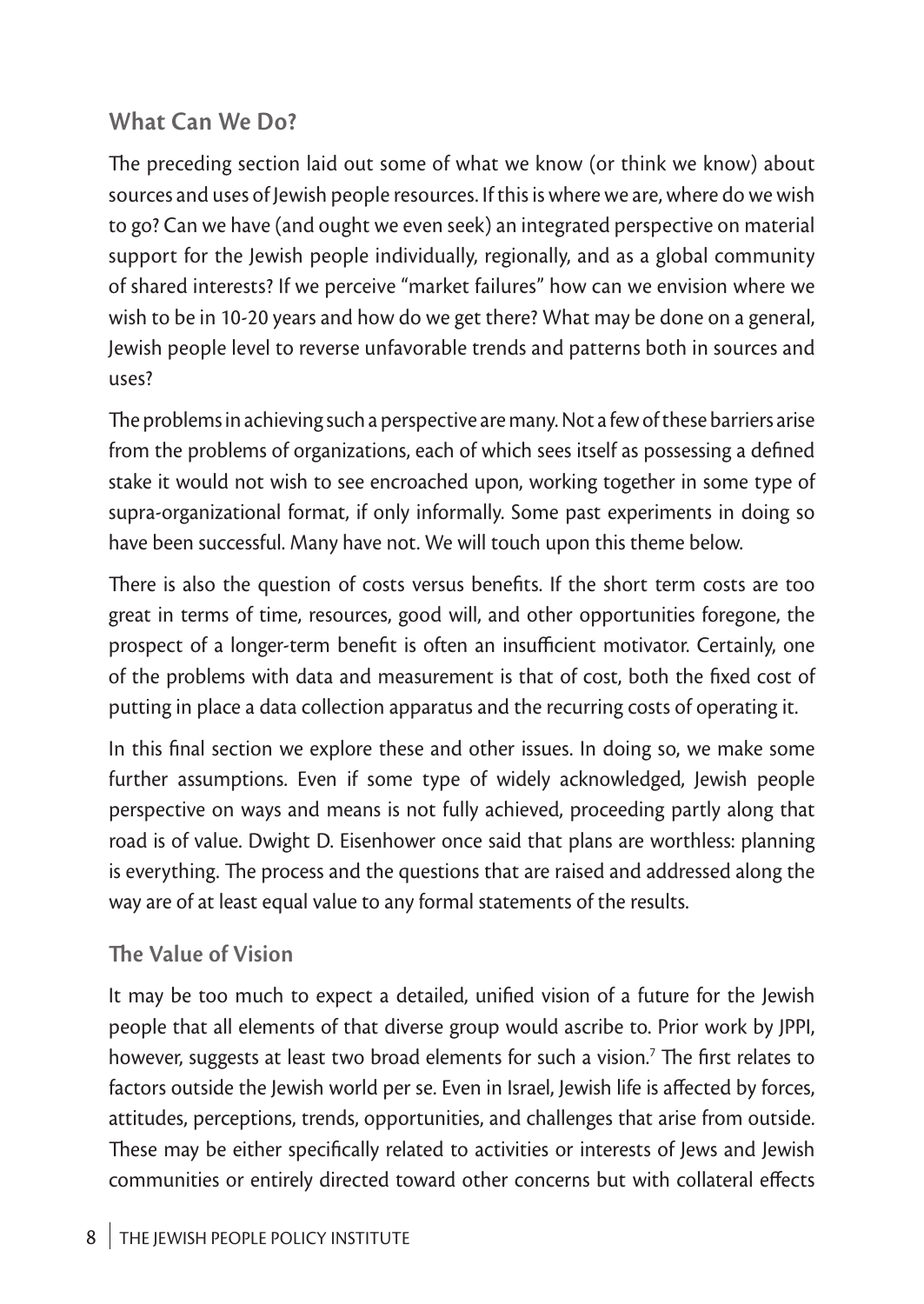on Jewish people interests. So a first broad set of elements for a vision of the Jewish people in the 21<sup>st</sup> century would be for either an external environment conducive to sustaining those aspects of communal life deemed by Jews to be important to them or means and resources sufficient to allow Jewish life to persevere and flourish despite objectively adverse external conditions. In the absence of any reliable guarantees that the former will hold true, prudence suggests the value of latter. We will return to this theme below.

The second broad set relates to the inner dimension of Jewish life itself and those aspects that contribute to a sense of "Jewish momentum," a set of internally generated capabilities that sustain Jewish life and propel it forward. Clearly, those elements that contribute to Jewish momentum are neither generated nor operate in a vacuum. Aspects of the external environment will affect the scope and nature of these capabilities. Yet, to a very large degree such norms as the quality of Jewish people leadership, the state of Jewish education, the availability and attractiveness of portals for Jewish identification and so forth are set through the scale and scope effects of active measures undertaken by Jewish communities and the Jewish people as a whole.

Putting these two aspects together, a satisfactory vision for the Jewish people from a ways and means perspective would be the ability to marshal resources to support activities and meet needs intended either to ensure satisfactory outcomes from interactions with external forces or to generate and sustain aspects of internal Jewish momentum, or both. This still leaves considerable room for interpretation, but does provide two broad lodestones for strategy and policy.

## **Guidelines and Priorities**

#### **Inputs, Outputs, and Outcomes**

Moving to the level of determining actual priorities, and thus making choices, becomes more complicated. Is the current match between sources and uses and the shares of the total allocated to those different uses seen as appropriate and well-balanced? It is not difficult to find voices calling either for a greater application of Jewish wealth to Jewish people causes (calling into focus the phenomenon of large sums being donated to general causes without a commensurate propensity by some to consider Jewish avenues for philanthropic action), for shifting the balance of funding priorities, or increasing the allocation made to critical needs that are currently underfunded.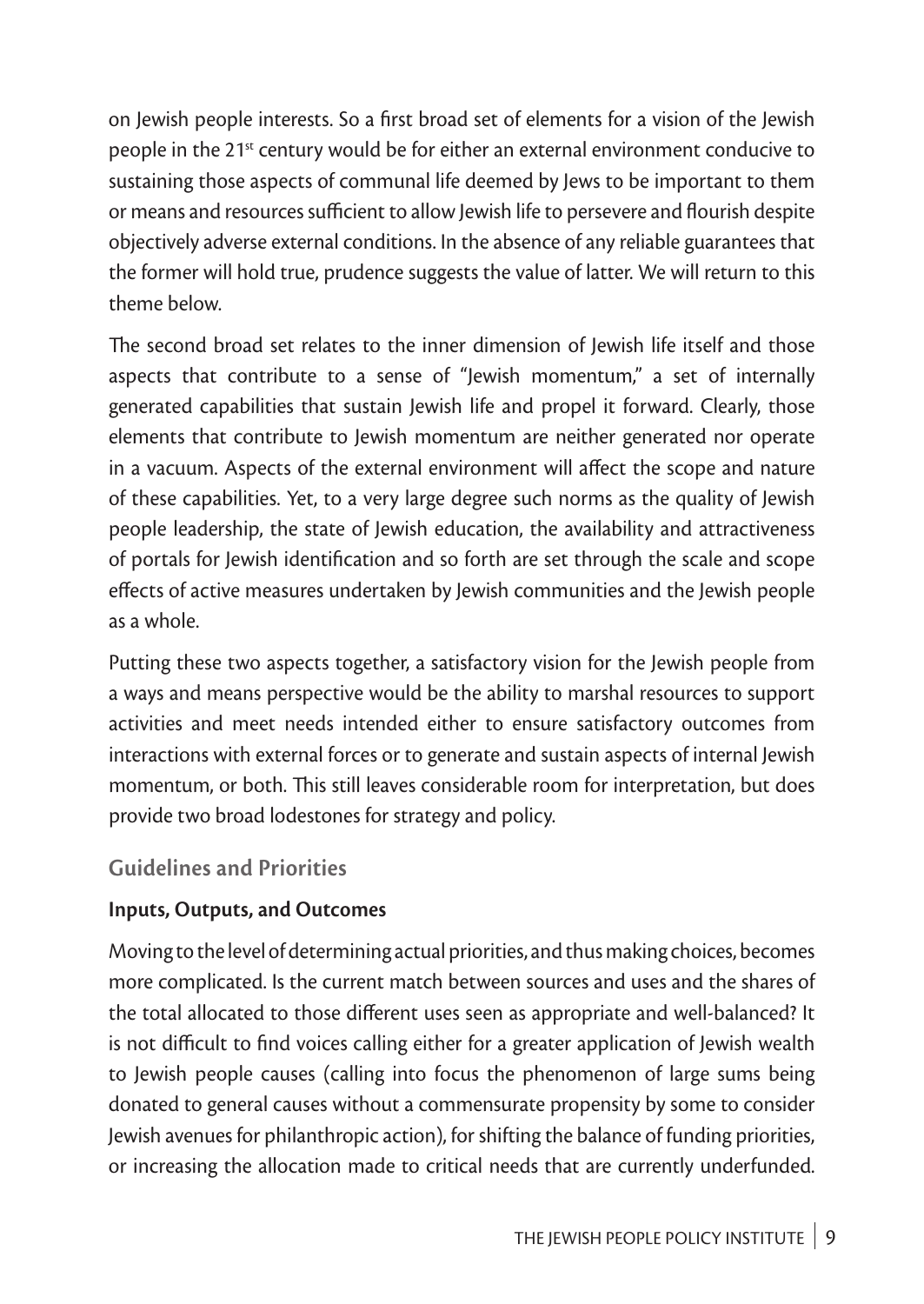But these voices must be given critically cautious attention: the internal debate over Jewish ways and means is as liable as any other to suffer from insufficient and asymmetric information, special pleading by advocates, and uncertainty over the relationship between the uses of funds and the ultimate effect of those activities that receive support. There are fundamental issues of evidence that again refer us back to issues of measurement.

In the ideal, the fruits of the market for Jewish sources and uses would be measured in terms of outcomes. $^{\text{\tiny 8}}$  As a practical matter, however, the competition takes place as a matter of amounts of money raised and not as a competition in making Jewish lives better. This is not a criticism of these institutions or their leaders. It is an illustration of the problems to be faced. We can usually measure inputs, if we care to take the trouble, because of the relative simplicity of the dimensions (money and time) involved. We can also look at outputs such as numbers of students sent to study in Israel, numbers of meals served to the elderly, and so forth. But how can we be assured that the ultimate outcomes in terms of the quality of Jewish life as well as goals of Jewish continuity are well served by present efforts? In this respect, another possible result of explicitly placing the discussion in these terms is to not only raise awareness of the need and value of thinking in such terms but to allow that discussion to then result in greater agreement on what outcomes we should seek to measure and how we can do so.

This question of assessing priorities reflects, and the search for potential answers receives a boost from, trends already becoming more broadly current in the worlds of both private philanthropy and publicly funded effort. Though evidence-based policy was already becoming a focus for attention in both worlds, the recent global financial crisis has pushed the concept more forcefully into the councils where decisions about priorities occur. Is the Jewish world well-placed to employ such scrutiny to its own efforts? We have already highlighted the well-known problem of defining and agreeing upon goals. But there is also the issue of evidence itself. Though well-placed to do so, Jewish communities are not as effective as they could be either in collecting fundamental data about their communities or in making such data as do exist more accessible and widely disseminated. Data in themselves will not solve the problems raised in this paper; yet, there are few issues that would not benefit considerably from a more fundamental understanding of what exists, what has been done, and what outcomes have been achieved.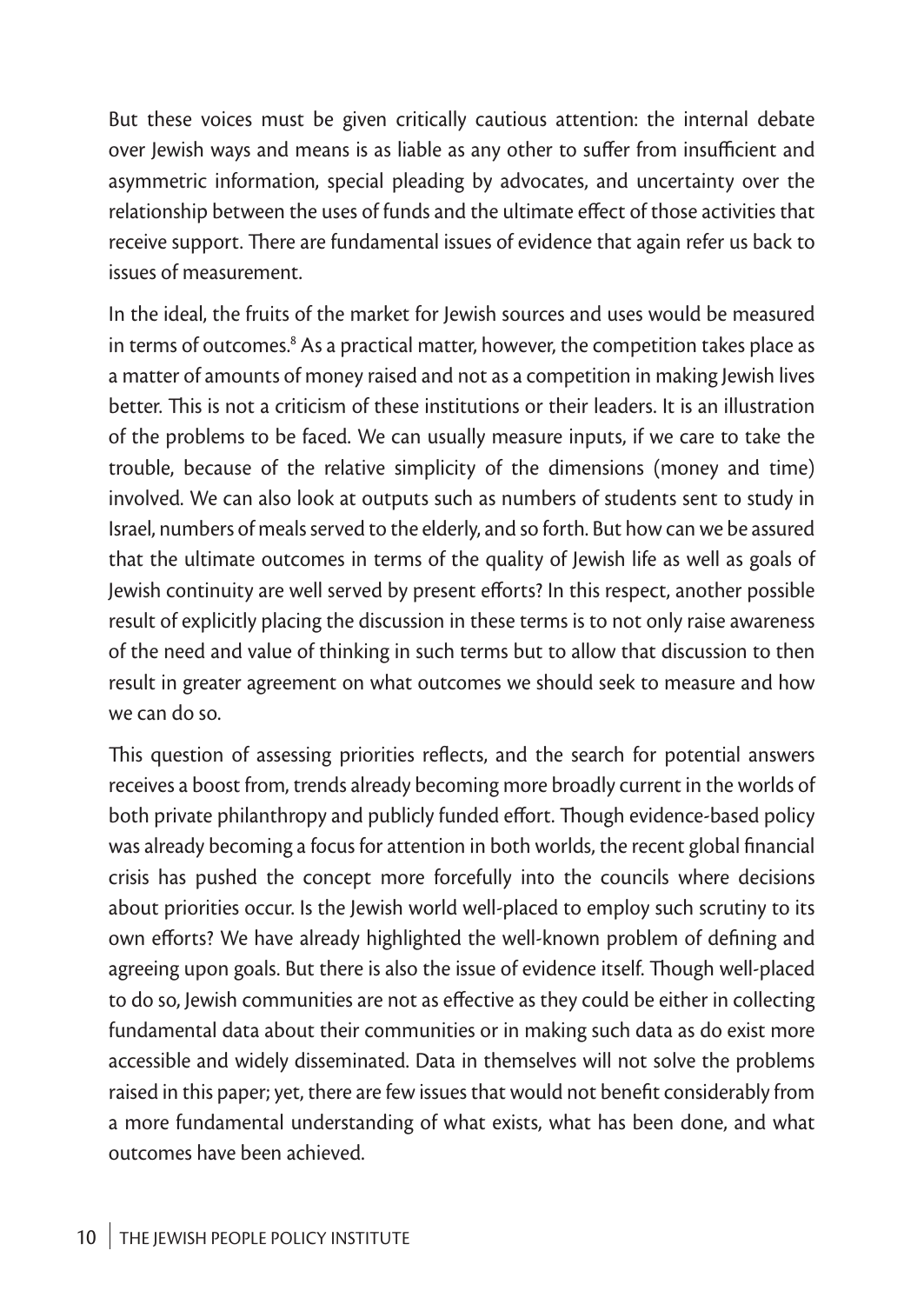#### **Jewish Giving: The Active Ingredient**

The nature and trends of Jewish giving is a very large subject in itself, one well beyond the scope of this paper. However, it might also be an issue that could benefit from a more macro perspective. In particular, to the extent that there are transitions occurring in the nature of such philanthropy for reasons that stem from generational, social, cultural, and economic changes, the issue is raised to the level of Jewish people concern rather than only the aggregate of the frustrations experienced by myriad organizations seeking funding.

We have cited above some recent examples of studies attempting to measure the health of Jewish philanthropy today. One advantage of placing this issue in the larger, Jewish people perspective is that it focuses attention on two related questions: Are there systemic trends emerging that should cause concern about the continued reliability of this source for funding Jewish people needs in the future? If so, what may be done on a general, Jewish people level to reverse unfavorable trends and patterns?

To answer these questions, once again we need to know more not only about largescale philanthropy but also giving at the individual and community levels. In some communities, funding by local governments also comes into the equation. But in most Jewish communities during most of the course of Jewish history it has been the large-scale philanthropies that have usually powered the community's agenda. As Jewish life and communities change, is there still sufficient awareness among potential donors of the existing needs? Are the motives for giving changing and do we know enough about what motivates such giving in the  $21<sup>st</sup>$  century? The philanthropic literature certainly suggests generational and societal changes in patterns and forms of giving in both the Jewish and non-Jewish spheres. Therefore, do generational, social, cultural, and economic changes, as well as changes in the nature of Jewish communities and needs themselves, require new modes of donor engagement?

It is possible that a Jewish people perspective on the sources of funding in the future would, as paradoxical as it may seem, result in taking a less comprehensive, campaign-based approach to making certain that this lifeline is secure. Some of the most successful (or at least the most notable) programs of the Jewish world in recent years were carried out by individuals and groups who had no desire to coordinate with the existing forms of Jewish organization. It may well be that formal coordination on such matters is not desirable. Certainly there is a case to be made that the relative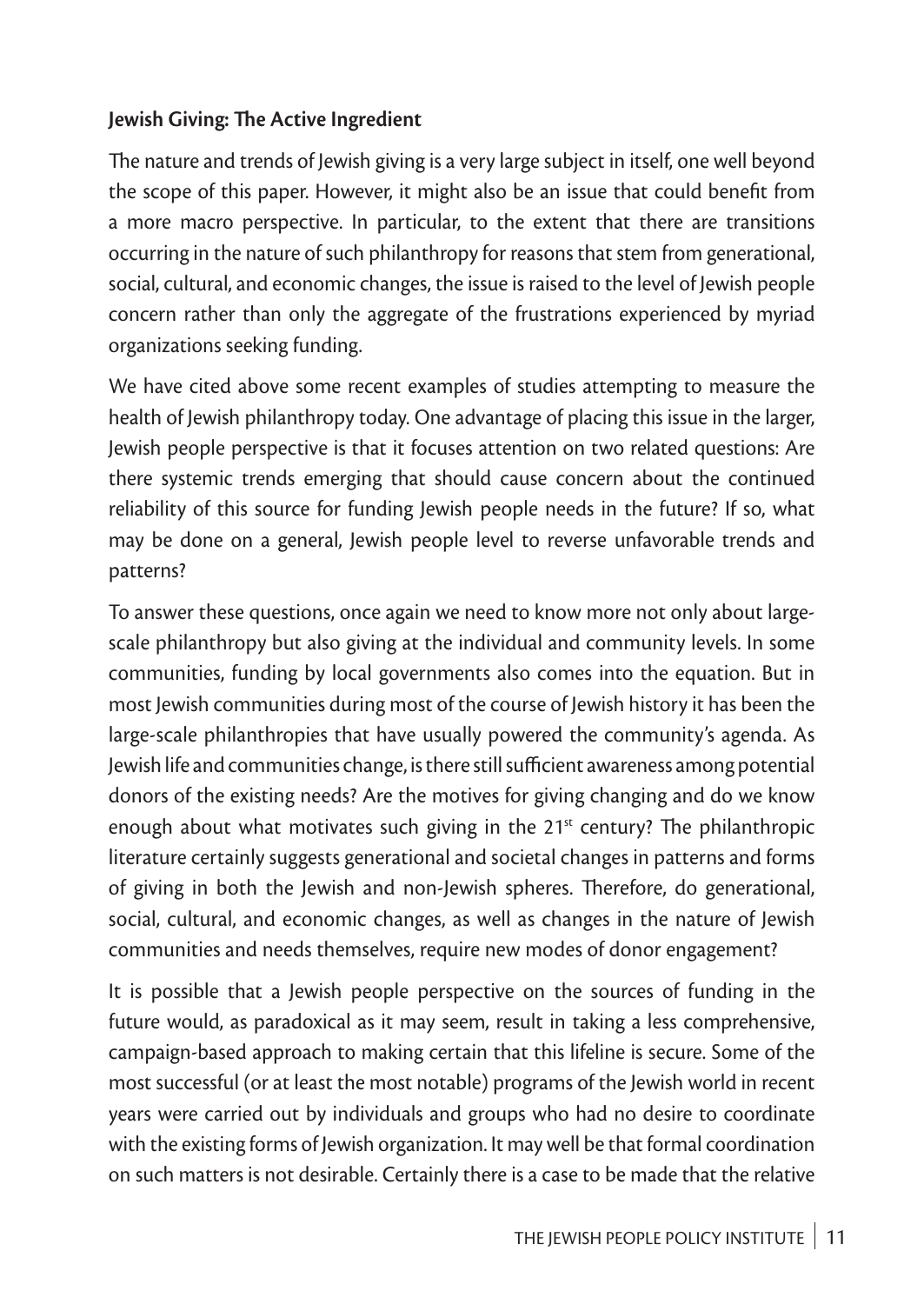anarchy that exists, as in any market, allows its various niches to be most fully explored. On the other hand, this may be a straw man: It is most unlikely that any formally coordinated effort could be made practicable in such a highly particularized environment as exists within the Jewish world. But it is not clear that a degree of greater mutual awareness of how these various pieces may provide a source of mutual leverage in the absence of any formal or hierarchic coordination would not allow each of the constituent organizations and efforts do better in meeting the particular needs each has identified.

# **Instruments and Actions**

As we consider next steps it is useful to consider some elements and concepts that might allow a more Jewish people consciousness to emerge when considering local issues of ways and means.

#### **Steps Toward the Vision We Choose**

#### **Jewish Experimentation**

A discussion of Jewish people ways and means operates on a conceptual level but also on the level of organizations of both the supply side and the demand side, those of long duration and those just coming into being. Both threads require some new approaches to avoid merely following in the ruts of the past without first being able to assess if that route will lead to the future. In this spirit we offer some initial thoughts for discussion.

The first is on the level of conceptualization. The programs and activities of Jewish organizations should be recognized for what they are: experiments. They are not necessarily controlled experiments, nor are they consciously designed as such but that is what they are. In a world of dynamic and even accelerating change, what else can they be? Too often in the world of Jewish policy, and in the more general policy environment as well, programs and policies are wrapped in the fiction of immutability.

We can take an alternative view. **Jewish institutions and the programs they put into place are themselves elements of a larger strategy of hedging and shaping of Jewish life and circumstances**. We spoke above about an internal and external dimension of Jewish existence shaped by multiple drivers. What are the efforts of Jewish institutions if not to take active measures to shape these drivers to provide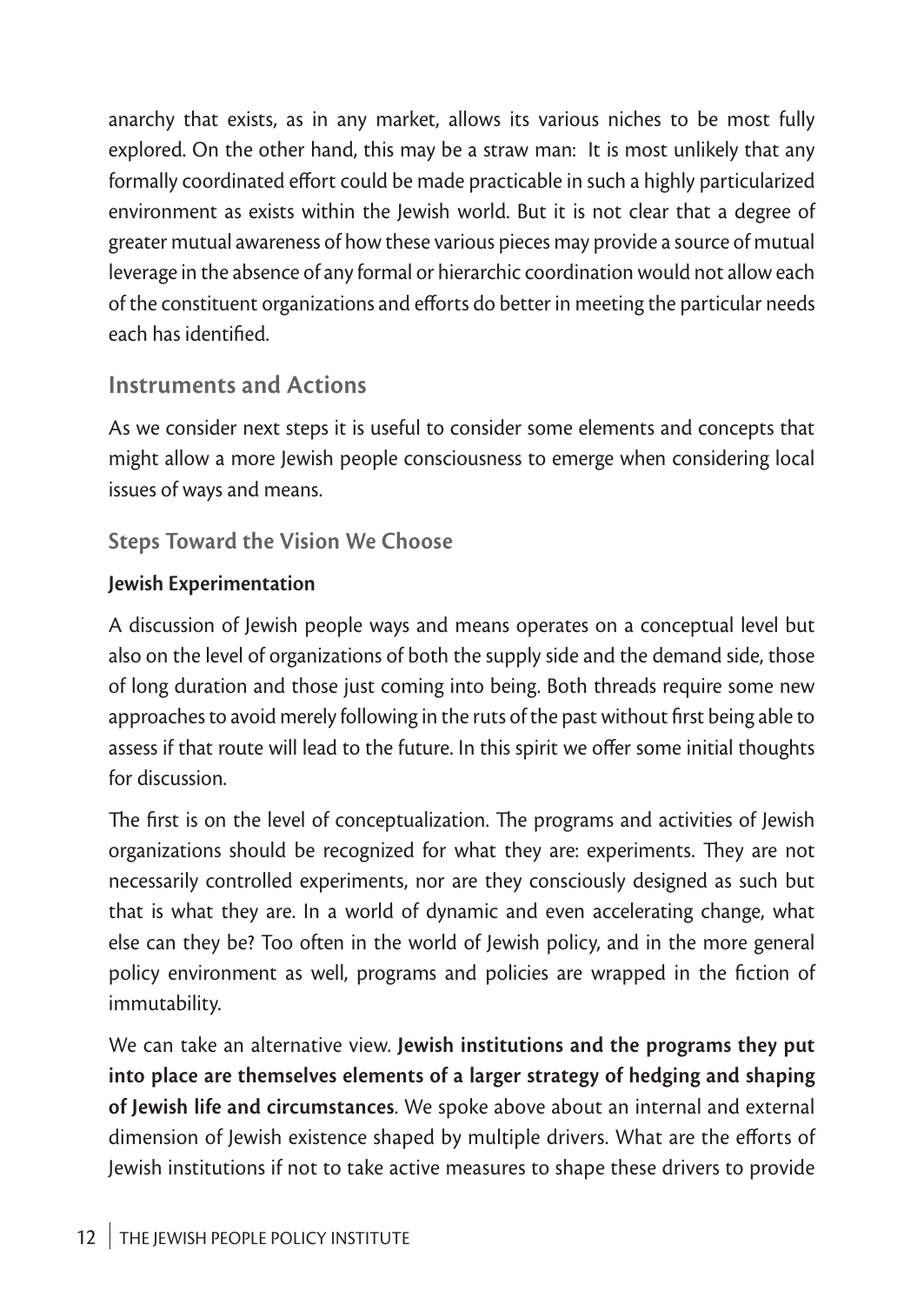favorable circumstances for Jewish life, or to put in place hedging actions to provide some measure of insurance against unfavorable turns of events? In this sense, it may be possible to achieve a more general perspective over these many hedging and shaping efforts and ask how well these pieces articulate with each other to provide mutual support and ensure a comprehensive approach to the needs imposed by the challenge of achieving the objectives of individuals and communities who wish to continue living Jewishly in the future? We should wish to seek a flexibility and adaptability that have been the key to Jewish survival and thriving. We can ask to what extent the collective response of the purposeful disorder that is the Jewish world today provides an assurance of that thriving in the future. How well does this market thrive in view of the outcomes we hope it can bring into being?

#### **Organized Disorganization**

A second thought is at the level of organizations and institutions. It is possible that this organizational stew serves the Jewish people well. It provides the space and motivation for creativity. Indeed, in many cases it is difficult to conceive of such a wide assortment of groups and efforts agreeing on any common agenda especially in as much as that agenda is by some seen as being driven by those associated with the status quo. How is it possible to conceive of any mechanism that would allow conversations of general interest to take place or of a venue where this might be possible?

One thing that can be done is to draw upon useful experience from elsewhere. The European Union is not an appropriate model and may seem to be a strange source of lessons for the Jewish people. Nevertheless, it is interesting to consider how a group of individual countries who have warred with each other for centuries almost unceasingly have found it possible to emphasize that which is common among them and to erect mechanisms for addressing those interests in a common manner.

When viewed this way several potentially interesting aspects emerge. First, the EU started small. It did not even begin as a union but initially as a handful of states who put in place a mechanism to further their common interest in the coal and iron resources they shared. Only once this demonstration was in place was there momentum toward an expanded agenda and an expanded membership.

Second, the EU as it now exists is a system of mixed institutions. Some of these, but relatively few, are the supranational independent bodies such as the European Parliament. But the EU consists of many other consultative bodies and councils for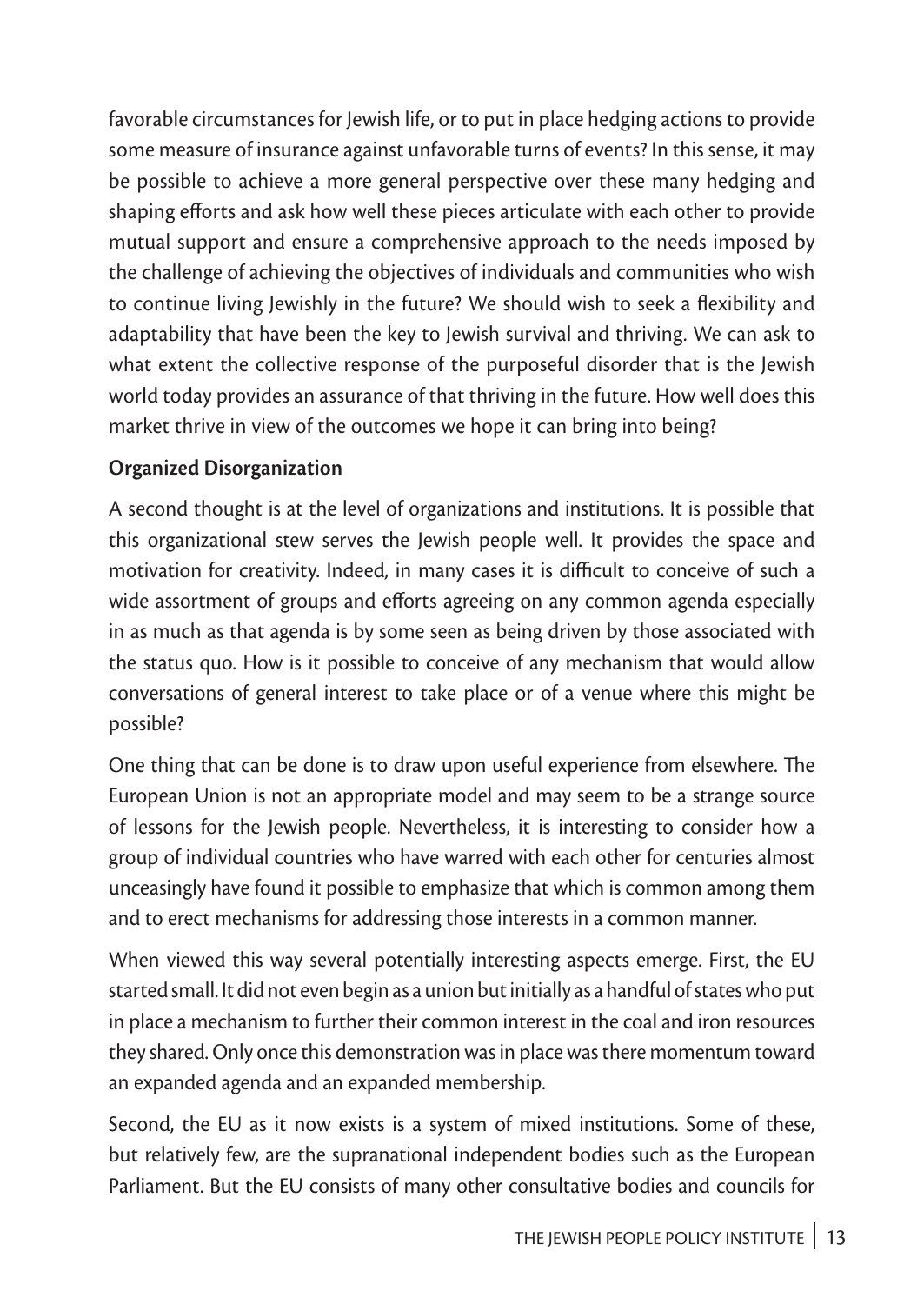coordinated action and joint effort toward meeting common goals. That is, there are many different forms that the practical application of the concept of cooperation could take.

Finally, in many ways the fullest benefit of the EU experience has been to agree upon and disseminate standards of best practice. There are certainly the standardized systems of laws that apply in all member states and make a single European market possible. Such a thing is unlikely to occur and may be precisely the wrong model in the Jewish world. But the various councils of Europe also provide a venue for a great number of discussions on wide-ranging policy issues that benefit from a mutual sharing of experience and models. These are not imposed upon the member governments or their national institutions. Rather they provide a means for disseminating models of process that in themselves are often persuasive. And they provide a means for addressing those concerns that would benefit from a more collective approach.

#### **The Israel Dimension**

The  $21<sup>st</sup>$  century is witnessing the concept of Eretz Yisrael itself becoming a major factor in the generation of Jewish people wealth for the first time since the Roman era. Many of the activities that have been and continue to be the focus of communal Jewish people concern revolve around sustaining communities in the Diaspora, economically, spiritually and culturally. This raises at least three related questions. First, may the beginnings of significant wealth generation and accumulation in Israel be properly viewed as a potential resource for Jewish people activities outside the borders of the State of Israel itself? If so, in what specific activities, to what extent, and to what end? These questions raise the issue of how Israel should operate as a nationstate versus as the civilizational capital of the Jewish people. The case for Israeli public involvement in Jewish life abroad is probably a weak one if it is viewed as some form of payback for the support Israel has received from those communities in the past. However, to the extent that the Jewish communal life of those communities may affect Israeli national interests, not the least in its identification as the Jewish state, the rationale becomes more persuasive.

Second, much of the discussion that has been presented in this paper implicitly relates to problems of sustaining Jewish life in the absence of local and national governmental structures that themselves have a Jewish character – the conditions of Jewish communities outside of Israel. What are the aspects of Jewish life within the borders of the state that are the proper focus not just for Israel itself but also of the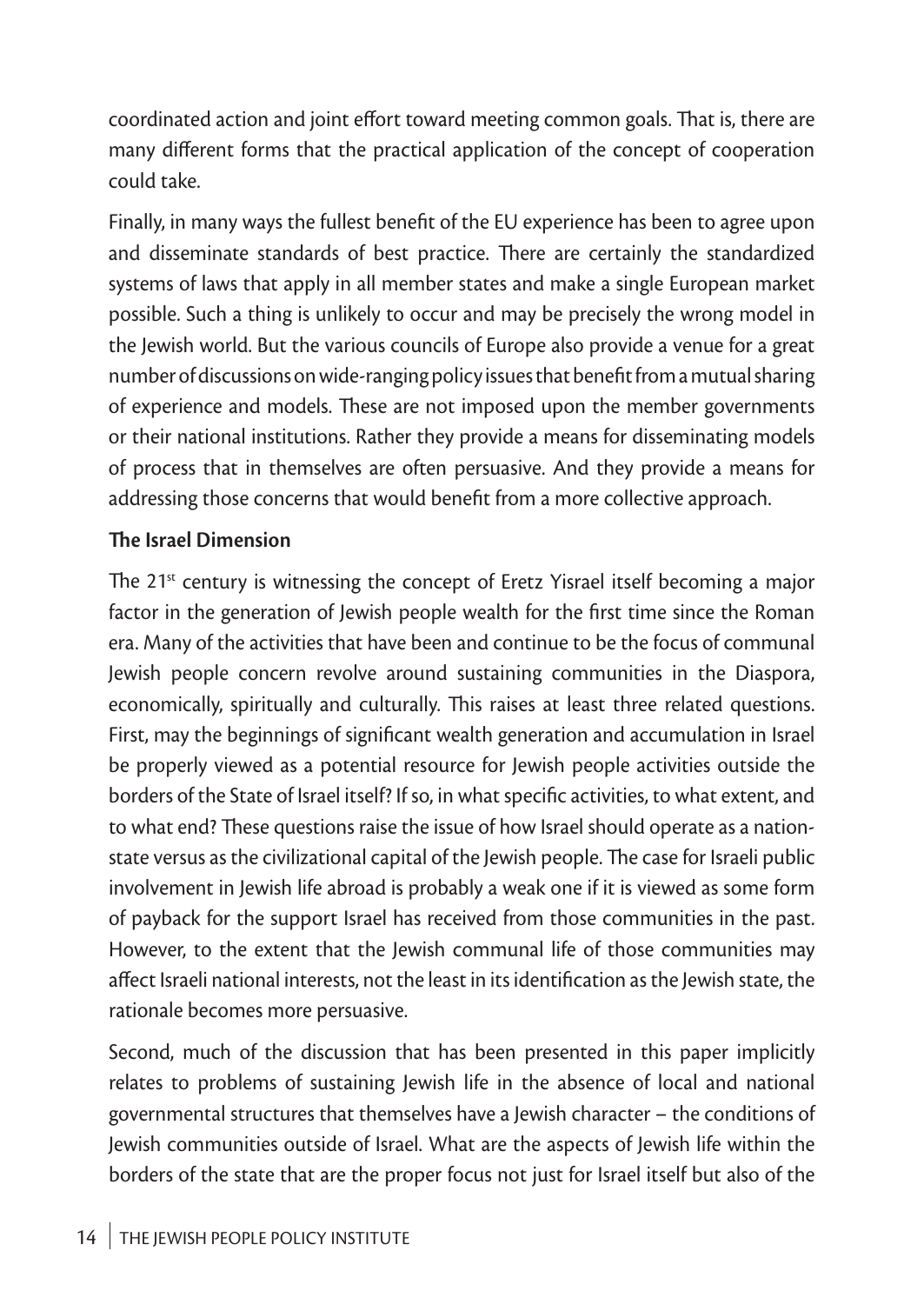larger Jewish world? If there is to be a Jewish people perspective on the sources and uses of available resources and in the creation of new sources, the changing nature of Israel in the larger Jewish world may prove, if not transformative, certainly a break from the pattern of the first century of the Zionist enterprise. What is the appropriate role for Israel's private and public resources to play in sustaining its own Jewish life into and beyond the 21<sup>st</sup> century?

This last point raises the third broad question for consideration. Israel's economic success has not been generated equally across the full range of its industry and service sector. It has instead come quite noticeably and specifically as a result of Israel's emergence as a major global innovation hub, particularly in the information technology and communications (ITC) sector.9 This rise to prominence had much to do with Israeli internal conditions, but there has also been an important connection with private Jewish capital resources outside of Israel, particularly in funding new ventures. If, as seems likely, advances in ITC and in general innovative activity drawing upon new intellectual property formation remain principal drivers of wealth creation in Israel and elsewhere, and if Israel itself comes to assume a greater role in supporting Jewish people priorities and activities both in Israel and beyond, then to what extent can this engine for growth within Israel benefit from involvement by, or be to the benefit of the larger Jewish world? Should this be made more a matter of policy by opening channels of potential collaboration and finance to ensure the Jewish capacity for generating ways and means will remain equal to the priorities of the Jewish people in the years to come?